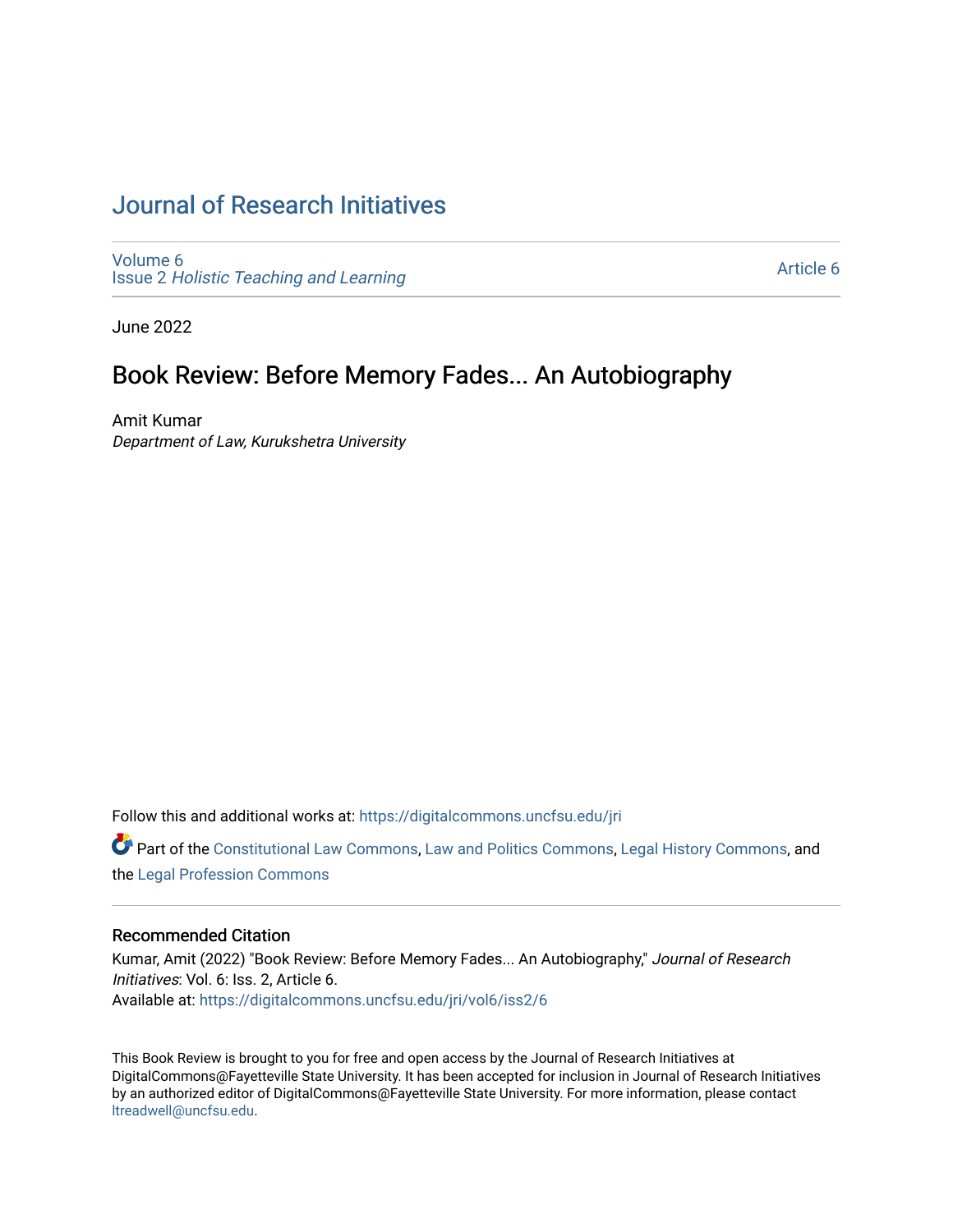# Book Review: Before Memory Fades... An Autobiography

## About the Author(s)

Author is a Research Scholar at Department of Law, Kurukshetra University

## Keywords

Supreme Court of India, Judicial Activism, National Emergency, Indian Constitution, Public Interest Litigation, Bhopal Gas Tragedy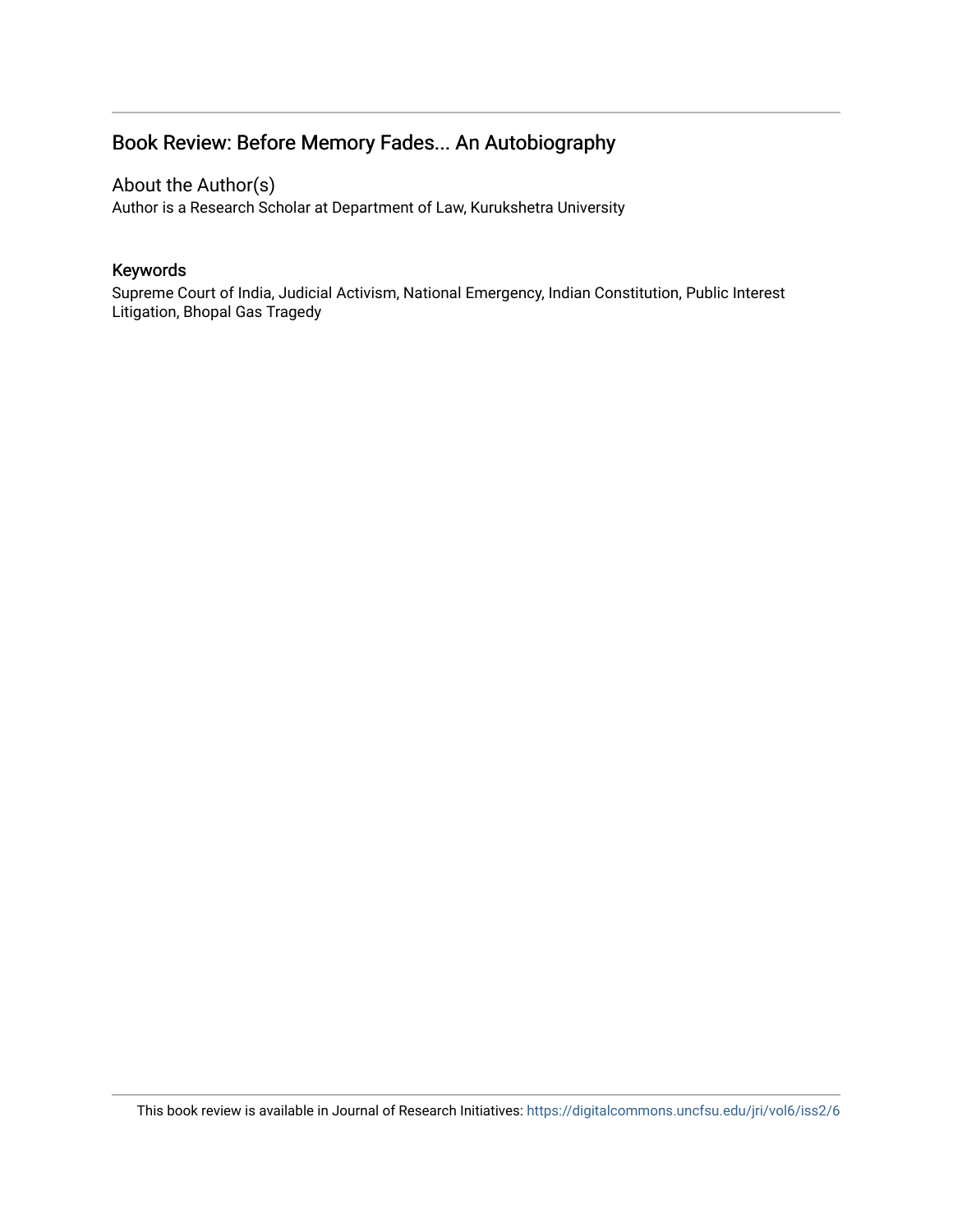

# **BOOK REVIEW: BEFORE MEMORY FADES…. AN AUTOBIOGRAPHY**

Amit Kumar, *Department of Law, Kurukshetra University* 

### **Abstract**

Title: Before Memory Fades…. An Autobiography Author: Fali S. Nariman Language: English Year: 2010 Publisher: Hay House India Total Pages: 454

**Keywords:** Supreme Court of India, Judicial Activism, National Emergency, Indian Constitution, Public Interest Litigation, Bhopal Gas Tragedy

#### **Book Review**

*"The most important thing in the Olympic Games is not winning but taking part; the essential thing in life is not conquering but fighting well."* 

- Fali S. Nariman

Before Memory Fades ... An Autobiography (2010) is an autobiography of an eminent jurist Fali S. Nariman who has been senior advocate of the Supreme Court since 1971 and was nominated as a member of Parliament from Rajya Sabha from 1999 until 2005. Nariman was decorated with India's second highest civilian award *Padma Vibhushan* in 2007 and had previously been honored with the award of *Padma Bhushan* in 1991.

ISSN: 2168-9083 digitalcommons.uncfsu.edu/jri 1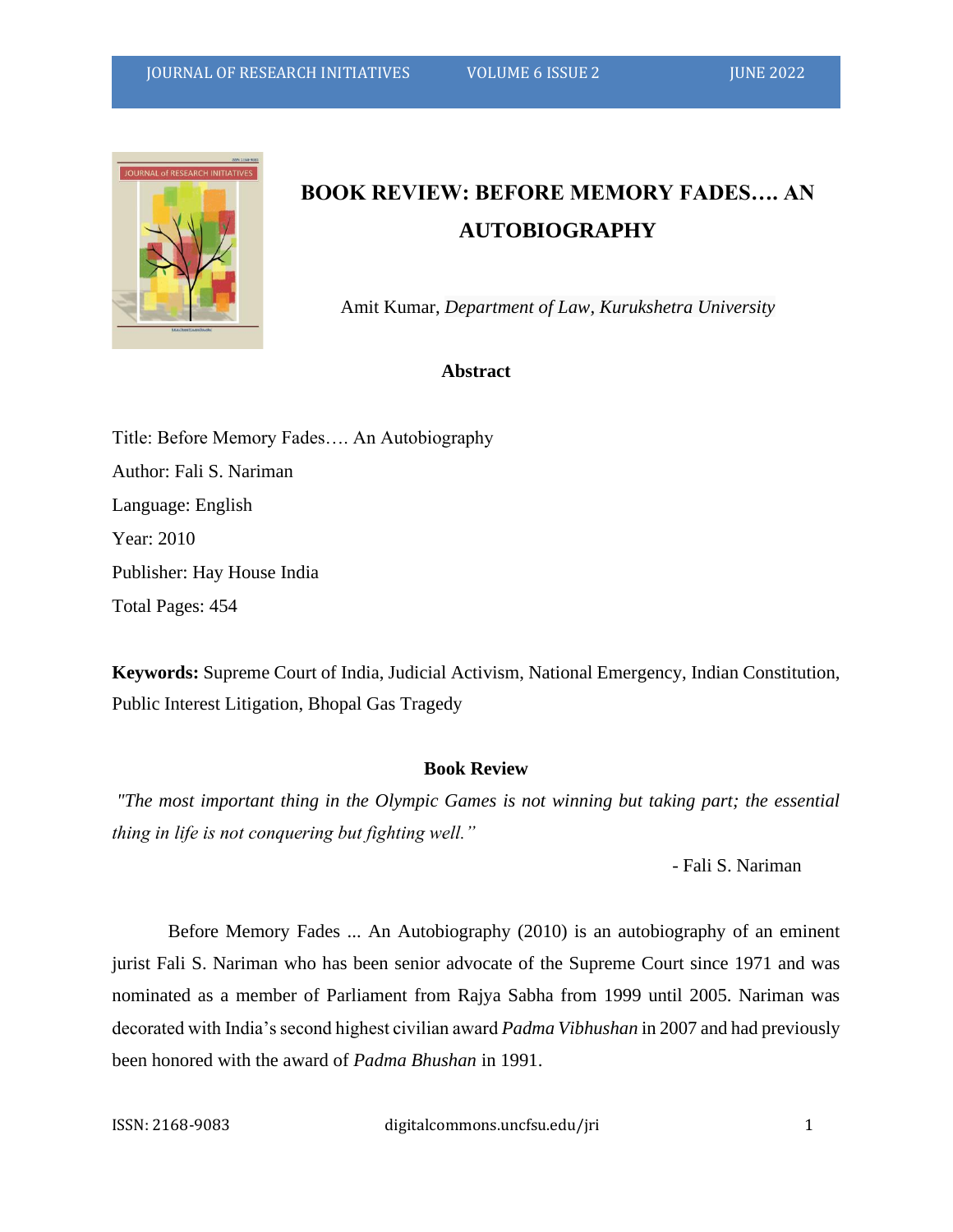The book gives not only a chronicle of Nariman's life but also an account of Indian political and legal history. The biography discusses the landmark cases fought by Nariman and a commentary of various landmark judgments over the period. It begins with the formative years of the author, portraying the devastation of a refugee family from Burma who had been uprooted from hearth and home, it further discusses Nariman's schooling and reason for choosing law as a profession.

The chapter titled *More Watching than Pleading* talks about Nariman's early days at the Bar and the fond memories of occasionally receiving a brief in the form of *Brief for Consent Decree* on which Nariman would mark the fee of one gold mohurs, though the customary fee was two gold mohurs (Nariman, 2010). In one of the chapters, Nariman also discussed an incident in which a judgeship was offered but Nariman declined it for financial reasons. Whilst sharing this incident, Nariman (2010) mentioned his daughter Anaheeta's excitement over the judgeship offer and how much Anaheeta wanted Nariman to be a judge.

In the book, Nariman (2010) discussed prominent members of the bench before becoming and while a sitting judge, including Justices M.C. Chagla and Justice Tyabji. Nariman also shared the does and don'ts for young lawyers learned through experience at the Bar over more than 60 years. In the book Nariman (2010) discussed in detail the constitutional developments made by the judiciary, interpreting amendment powers of parliament from the *Shankari Prasad' s* (1951) to the *Minerva Mills case* (1980). The author gave detailed insight of the times of National Emergency in 1975, while acting as the Additional Solicitor General of India. Nariman (2010) also recalled when Justice Jagmohan L. Sinha pronounced the judgment in the election petition filed against former Prime Minister Indira Gandhi in which Gandhi was held guilty of corrupt practices and was disqualified from holding any public office. In the book, Nariman (2010) narrated defiance against the emergency imposed by Mrs. Gandhi, by resigning from the post of Additional Solicitor General of India. The autobiography also gives due credit to the brave judge Justice H.R. Khanna for making judgement in the *A.D.M. Jabalpur Case* (1976) eventually paying the price by losing the Chief Justiceship to the junior Justice Beg.

The *Bhopal Case Tragedy case* (1991) in which Nariman represented the Union Carbide Corporation was discussed in detail. After this case Nariman's image as a human rights lawyer was tarnished and as a "fallen star" to which Nariman defended himself citing the constitutional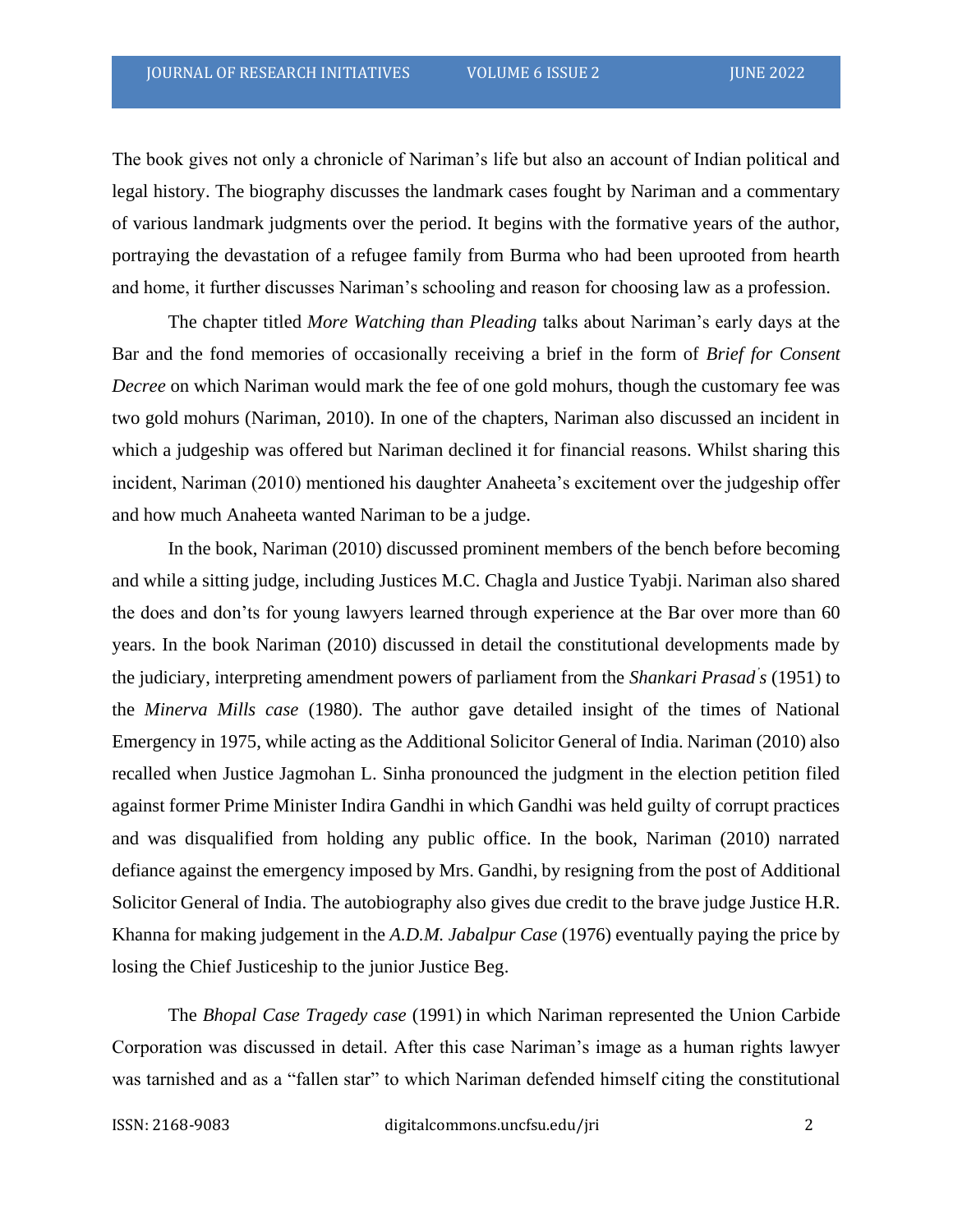right of the accused to be represented by a lawyer of choice. Nariman (2010) also discussed the principle of non-presumption of guilt and lashed out at the human rights lawyer violating the human rights of the accused by stopping lawyers from taking the cases.

The biography presented various instances in which Nariman stood for principles and refused to represent the State of Gujarat after it failed assurance given by Chief Minister of Gujarat Keshu Bhai Patel to stop the burning of churches and bibles in various parts of the state. Nariman did not shy away from criticizing a win. In the Chapter titled *A Case I Won - But Which I Would Prefer to Have Lost*, Nariman (2010) discussed *Supreme Court Advocates-on-Record Association v. Union of India* (1993) better known as the *Second Judges case*. Nariman criticized the collegium system of appointment of judges wherein the top five senior most judges of the Supreme Court recommend the appointment of judges. While criticizing the first case regarding the appointment of judges, Nariman (2010) discussed the decision in S.P. Gupta's (1982) and *Re Presidential Reference case* (1999), in which Nariman (2010) considered the idea of a National Judicial Commission as an excellent one.

In the chapter named as *Judicial Governance and Judicial Activism*, Nariman traced the history of Judicial review in India. Public Interest Litigation evolution and use of Article 21 for judicial governance by the supreme court was discussed. With election politics in India, the phrase, *all power corrupts - and the fear of losing power corrupts absolutely!* has relevance. Nariman (2010) cautioned against judicial abuse by stating that we don't need judges who behave like 'Emperors'. "*Ample judicial power administered with ample judicial wisdom' is the need of the hour; not curtailment of judicial power, but maturer wisdom in its administration."* 

As a nominated member of Parliament for Rajya Sabha from 1999 to 2005 Nariman (2010) shared parliamentary experiences in the upper house. Nariman discussed how in the initial two years of the term it was not possible to effectively contribute to the parliamentary proceedings due to his law practice at the Supreme Court and in the third year it was decided that the law practice must give way. Nariman (2010) shared wanting to bring the private member bill named *The Disruption of Proceedings of Parliament (Disentitlement of Allowances) Bill (2004)* which was appreciated by all the other MPs, but the Bill lapsed and went into oblivion after the end of Nariman's term in office. While in parliament, Nariman drafted and introduced other bills such as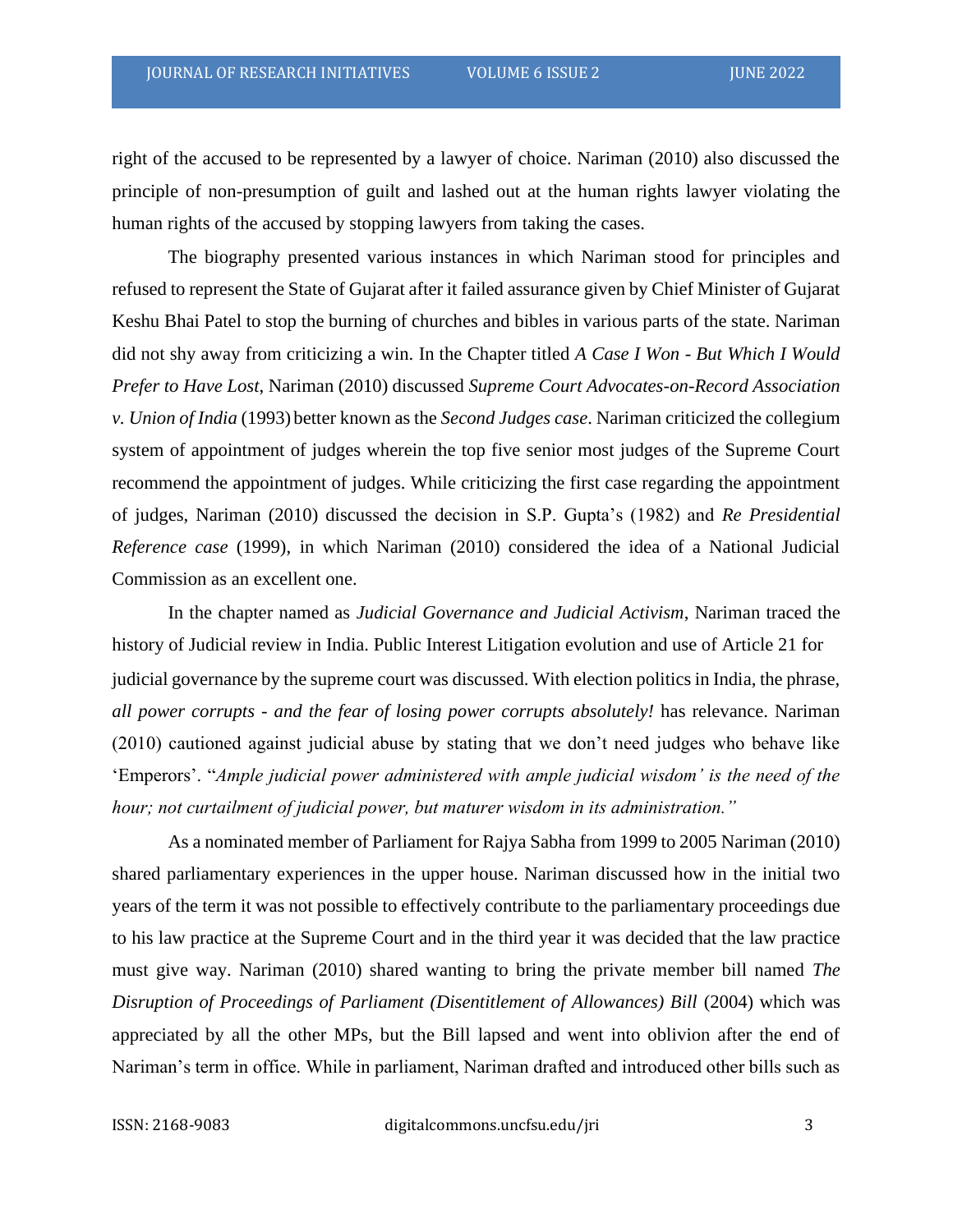*The Judicial Statistic Bill* (2004) and *The Constitution (Amendment) Bill* (2004) which are credited to Nariman.

In the final chapter of the book titled *The Finishing Canter*, the author discussed the great diversity of India. Particularly the thanking the secularism of India. Nariman (2010) said *"I have lived and flourished in a secular India. In the fullness of time, if God wills, I would also like to die in a secular India."*

In *toto* the book deals with the following subjects:

- The sanctity of the Indian Constitution and attempts made to tamper it.
- Landmark cases that have impacted India and the interpretation of the Constitution.
- Relation between Judiciary and the Legislature in India.
- Lessons for Young Lawyers.
- Menace of corruption and the means for combating it.
- Means of restoration of the low credibility of the legal profession.

The book is an autobiography of an extraordinary person who lived an extraordinary life. It is useful for the law professional and the lay reader who have an interest in Indian Constitutional History and Law as a profession. It is highly informative with various anecdotes of non-Indian personalities and is quite thought provoking and educative.

#### **References**

A.D.M. Jabalpur v. Shivkant Shukla, 2 SCC 521 (1976).

Minerva Mills Ltd. v. Union of India, AIR SC 1789, (1980).

Nariman, F. S. (2010). *Before memory fades…. An autobiography.* Hay House India.

Re: Presidential Reference, AIR SC 1 (1999).

Shankari Prasad Singh Deo v. Union of India, AIR. 1951 SC 458 (1951).

S.P. Gupta & others v. Union of India, AIR SC 149 (1982).

Supreme Court Advocates-on-Record Association v. Union of India (1) SC 474 (1993).

The Constitution (Amendment) Bill (2004).

http://164.100.47.4/billstexts/rsbilltexts/AsIntroduced/XI\_2004.PDF